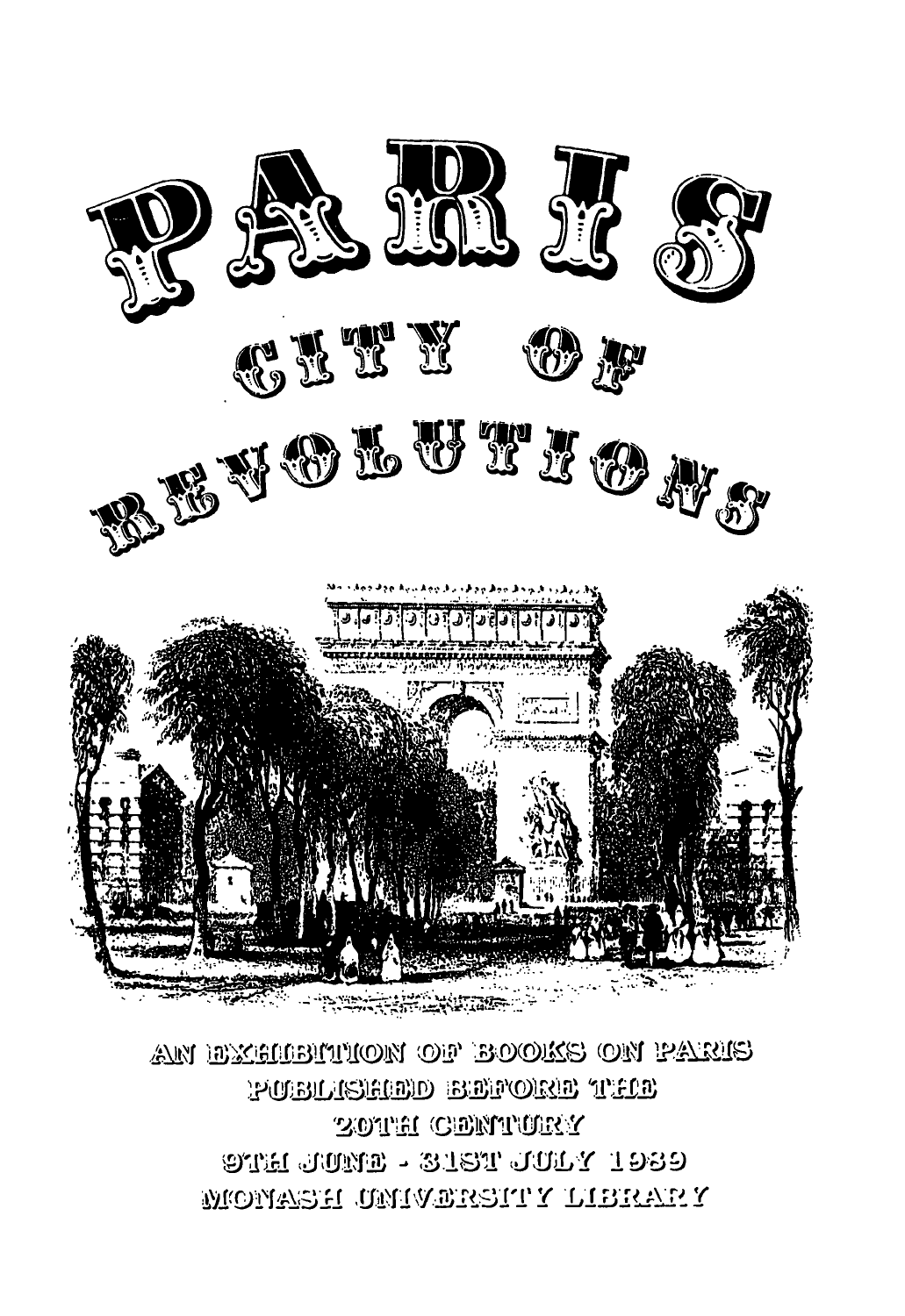## PARIS, CITY OF REVOLUTIONS

When the question of commemorating the bicentenary of 14 July 1789 arose, Monash University Library was forced to admit that the collections in its Rare Book Room contained relatively little that could be described as origi nal and contemporary documentation on the French Revolution. It was clear then that the task of illustrating that momentous series of events and social and political changes would have to be left to the State Library of Victoria and to the University of Melbourne's Baillieu Library, both of which have in teresting holdings of relevant pamphlets, monographs and journals. On the other hand, the city of Paris has been the focus of teaching and research for some members of the Monash Departments of Romance Languages and of History since the early 1970s. Why not compose a small exhibition of some of the primary sources acquired over the years to support these activities?

The present display is intended to realize the modest aims of a salute to the happenings of 1789 (and indeed of the preceding and following years) and of another glimpse of the way well chosen special collections can serve the University's teachers and students. With the addition of volumes drawn from the libraries of individuals connected with the University, "Paris, City of Revolutions" attempts to show something of the history and fascina tion of the greatest urban concentration of continental Western Europe. As more than one item included demonstrates, Paris knew several upheavals between 1789 and 1871. Despite the primacy of the great Revolution of the eighteenth century, 1830, 1848 and 1871 cannot and should not be forgot ten. However, revolution and the violent overthrow of hated or ineffectual regimes are far from being the only preoccupations of late eighteenth- and of nineteenth-century writers in, on and about Paris. Other concerns of an entirely different character deserve to be visible and are included therefore in the exhibition.

Since space is severely limited, many themes are merely suggested by what is laid out in the upright and flat cases available. Two nineteenthcentury maps (one a facsimile) and a few late eighteenth-century plans folded out from guide books have to do duty for the precise indications of urban topography that are indispensable in an exploration of this kind. Facsimiles of Revolutionary posters of the 1790s, reproductions of views of popular street life in the eighteenth century and photographs of engravings (and two more plans) taken from books on display are meant to recreate in a summary fashion on the panels surrounding the cases a little of the atmosphere of the monumental Paris so familiar to tourists then as now.

What can be emphasized in a selection of not many more than fifty terns? The writers represented fall—a little unevenly—into five broad cat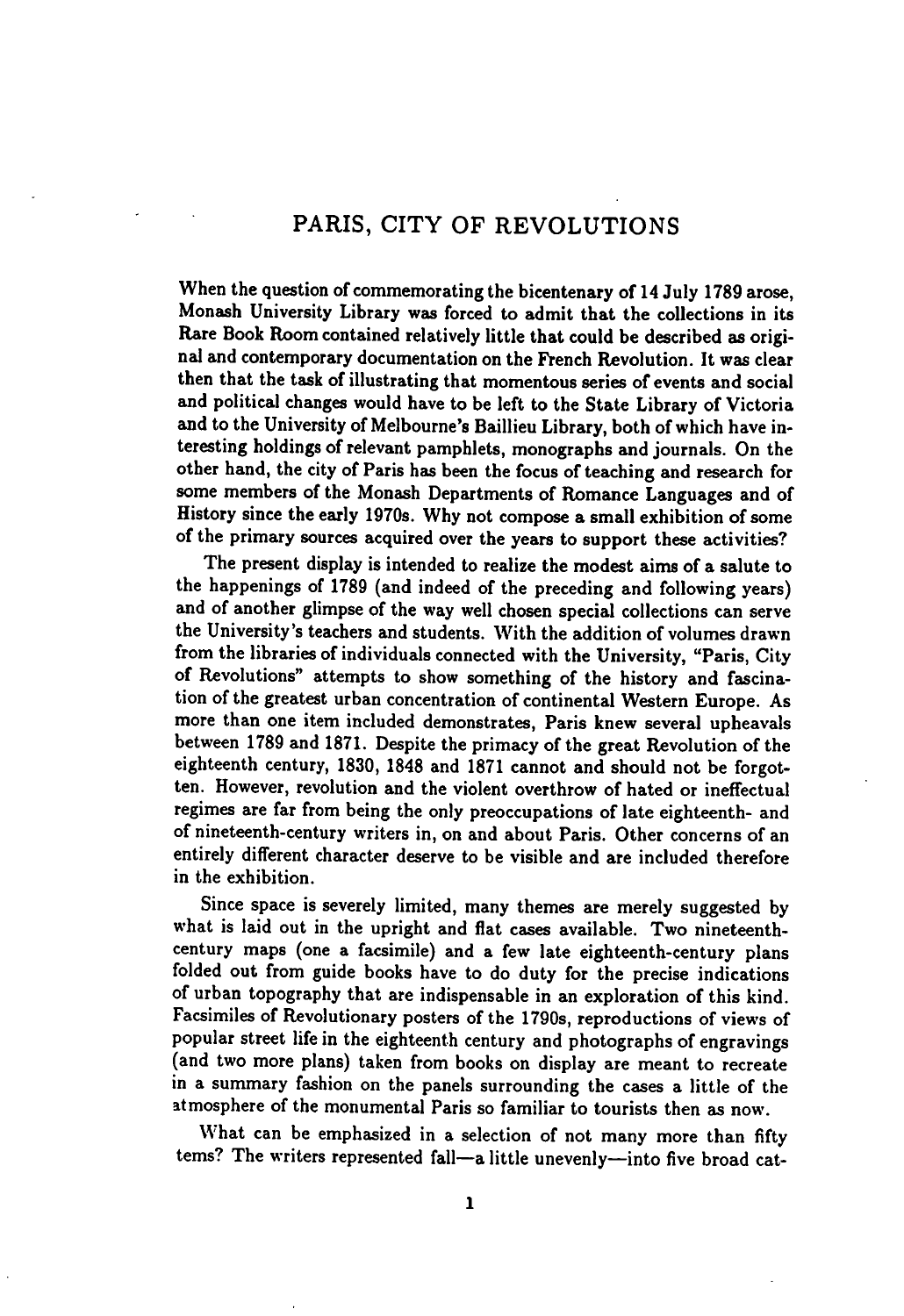egories: tourists, travellers and their guides; historians and antiquaries; littérateurs and mythmakers; sociologists or, more properly, their statistically minded forebears; participants and actors in the events.

Although Monash cannot offer the depth of the Esmond de Beer col lection in the Library of the University of Otago, it is nonetheless the first group that is the most prominent. The guide books— in French and in English—cover more than a century of the life of a rapidly changing and expanding city. The picturesque and the practical are allotted equal shares. Amateurs of art, theatregoers and devotees of circulating libraries—in their Parisian heyday under the Restoration—are given special attention. The manuals assume the leisure, the taste and the stamina of tourists of another age. The travellers, whether they be writers of letters, keepers of journals or self-consciously intent on shaping their observations into treatises, live up to these expectations. Lemaistre reports on Paris at the beginning of Napoleon's rule. John Scott looks at the city in some detail both before and after Waterloo. Mrs Trollope examines the world of the July Monar chy, while Vandam and Adolphus propose gossip about and insights into the capital of France later in the century. Alongside an ex-Lyonese resident like Prudhomme and a provincial visitor like Boissière, the foreigners provide a useful quarry for the student of Parisian social history.

 $\mathbf{v}$ 

Such inquiries were far from the minds of the historians of the second category. From Du Breul early in the seventeenth century through to Hop kins and Sophia Beale at the end of the nineteenth they are antiquaries above all else, obsessed with churches, dungeons and the stages on which grand and memorable events take place. New approaches to Paris's past had to wait till the twentieth century, for example till Maurice Halbwachs's study in 1909 of expropriations between 1860 and 1900.

The native men of letters present among the chosen exhibits were also fated to attract the attention of modern historians, notably of culture and of "mentalities", that slippery notion of the so-called Annales school. Restif, Mercier, Theveneau de Morande, Nougaret, Dubreuil and Chaussard be long in many ways—and despite the growing fame of the first two—to the subterranean regions explored by Robert Darnton. These were the Parisian equivalents of the writers of Grub Street, the pens for hire for scurrilous pamphlets and all sorts of dubious work. Consequently there are good reasons to weigh with equal critical doubt burlesque epics, solemn verse commemorations of the institutions of social welfare and would-be candid exposés of big city vice and corruption.

That scepticism was certainly expressed by Parent-Duchatelet, the gen uine social scientist of the selection offered. The Lazares' dictionary is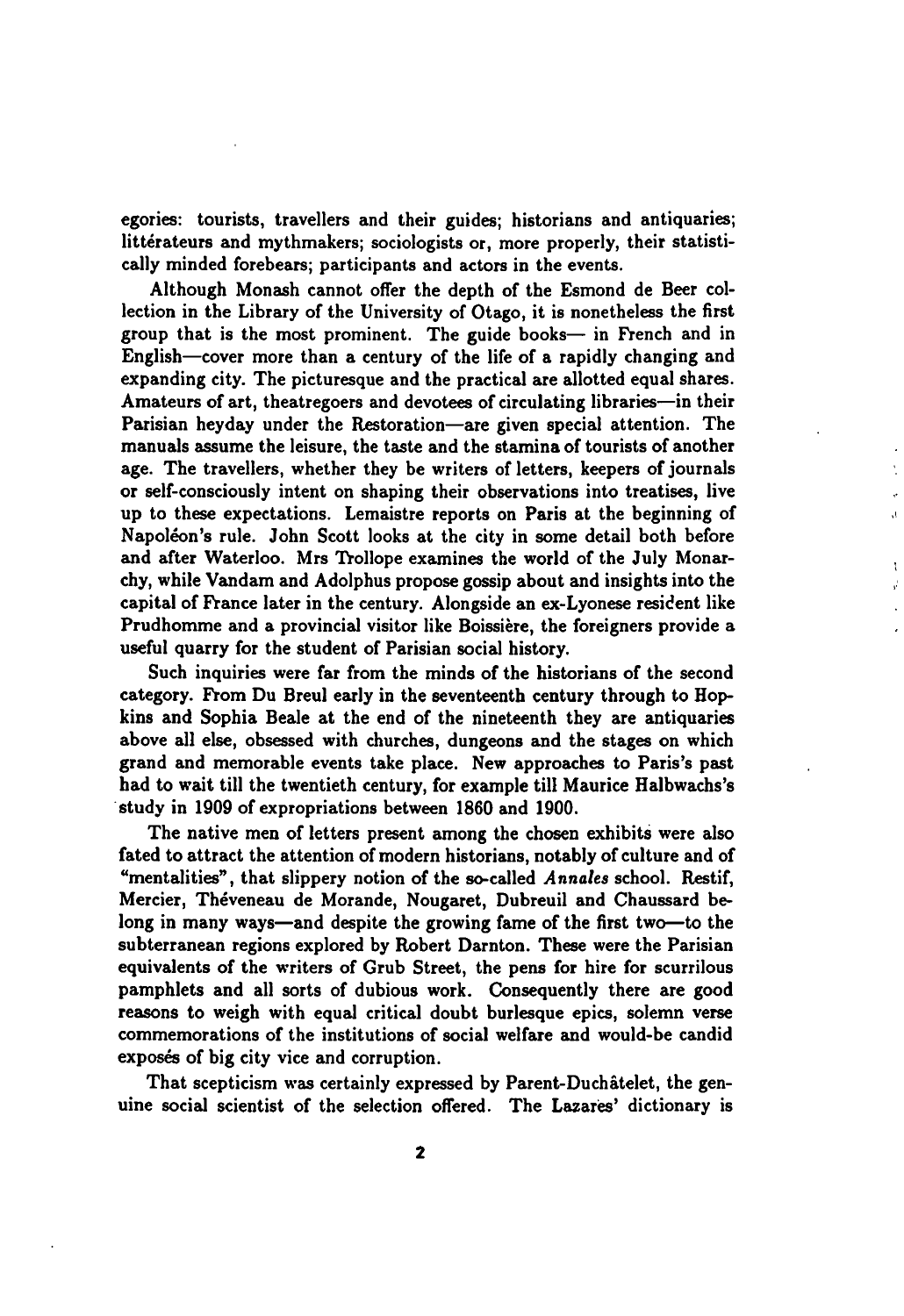no doubt an administratively respectable compilation, but the specialist in public health succeeded in creating a classic whose renown—as evidenced by early library catalogues—spread quickly as far as the nineteenth-century Australian colonies.

Finally, with the makers of the Revolutionary posters, with the actors depicted by L'Illustration, with the signatories of the Paris Treaty of 1814, with Proudhon and Louis Blanc, with the imitators in 1871 of Hébert's Père Duchêne of 1790, we have the participants, themselves as conscious as all the other categories of the weight of tradition. The students of the "events" of May 1968 were as much attuned as the men and women of the Commune to the appropriate Parisian revolutionary gestures.

We no longer—or only quite exceptionally—approach Paris travelling up the Seine, as J.F. Smith did, but in most other respects we relive the scenes and situations so often shown in the exhibition's cases. The power of the past is with us at every turn in the great city, whether or not we draw on the convenient historical clichés of the modern manuals for tourists in a hurry. Even a small sampling of the vast literature devoted to Paris may suggest why the visitor's understanding will be enhanced by a sense of what has gone before in two millennia of human settlement and civilized living.

W.K.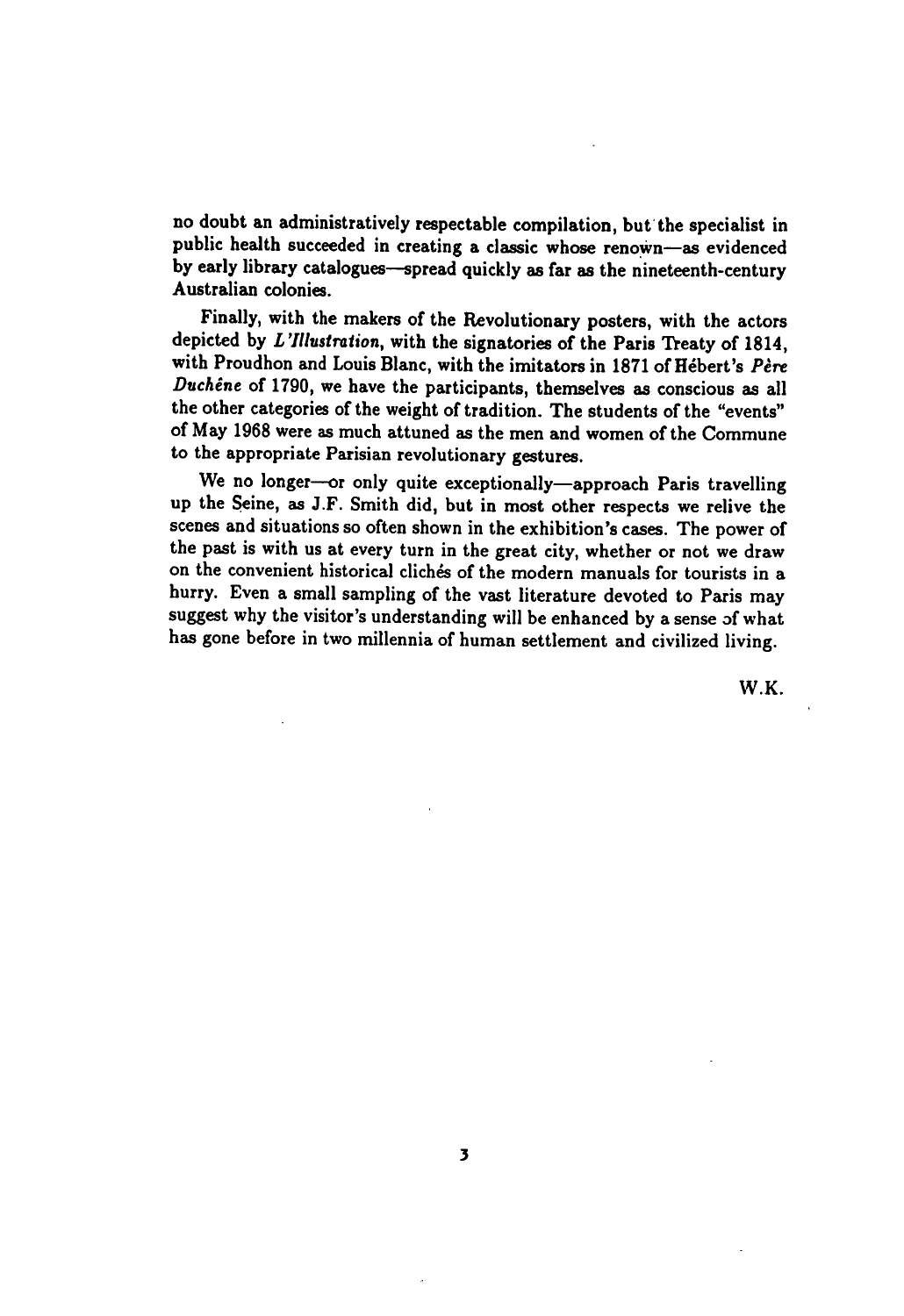## ITEMS ON DISPLAY

- 1. Reproduction of contemporary plan of Paris from the facsimile edition of Adolphe Joanne, Le Guide parisien, Paris, Hachette, 1863.
- 2. Charles Picquet, Plan géométrique de la Ville de Paris, London, Samuel Leigh, [circa 1820?].
- 3. Facsimiles of contemporary posters from Les Femmes dans la Révolution française, Paris, Edhis, 1982.
- 4. Plates (facsimiles of contemporary engravings and sketches) from the album of Marguerite Pitsch, La Vie populaire à Paris au XVIIIe siècle, Paris, Picard, 1949.
- 5. Jacques Du Breul, Le Théâtre des Antiquitez de Paris, Paris, Pierre Chevalier, 1612.
- 6. Translation of Germain-Francois Poullain de Saint-Foix, Essais historiques sur Paris (1st edition, 1754-5) in D.Y., Translations from the French, Lynn, 1770.
- 7. Pierre-Thomas-Nicolas Hurtault, Dictionnaire historique de la ville de Paris, Paris, Moutard, 1779, 4 volumes.
- 8. Jèze, Etat ou tableau de la ville de Paris, Paris, Prault, 1760.
- 9. Jacques-Antoine Dulaure, Nouvelle description des curiosités de Paris, Paris, Lejay, 1786.
- 10. Thiéry, Le Voyageur à Paris, 8th edition, Paris, Gattey, 1790, 2 parts in 1.
- 11. Le Guide du voyageur à Paris, Paris, Gueffier, 1802.
- 12. F.-M. Marchant, Le Nouveau Conducteur de l'étranger à Paris en 1819, 7th edition, Paris, Moronval, 1819.
- 13. Louis-Sébastien Mercier, Tableau de Paris, new edition, Amsterdam, 1783-8, 12 volumes in 6.
- 14. Nicolas-Edme Restif de La Bretonne, Le Palais Royal, London, 1792, volumes.
- 15. Philip Thicknesse, A Year's Journey through France and part of Spain, Bath, Cruttwell, 1777, 2 volumes in 1.
- 16. Laurence Sterne, Voyage sentimental (new translation by Jules Janin of A Sentimental Journey through France and Italy, 1768), Paris, Ernest Boursin, no date (XlXth century).
- 17. John Moore, A Journal during a residence in France from the beginning of August, to the middle of December 1792, London, Robinson,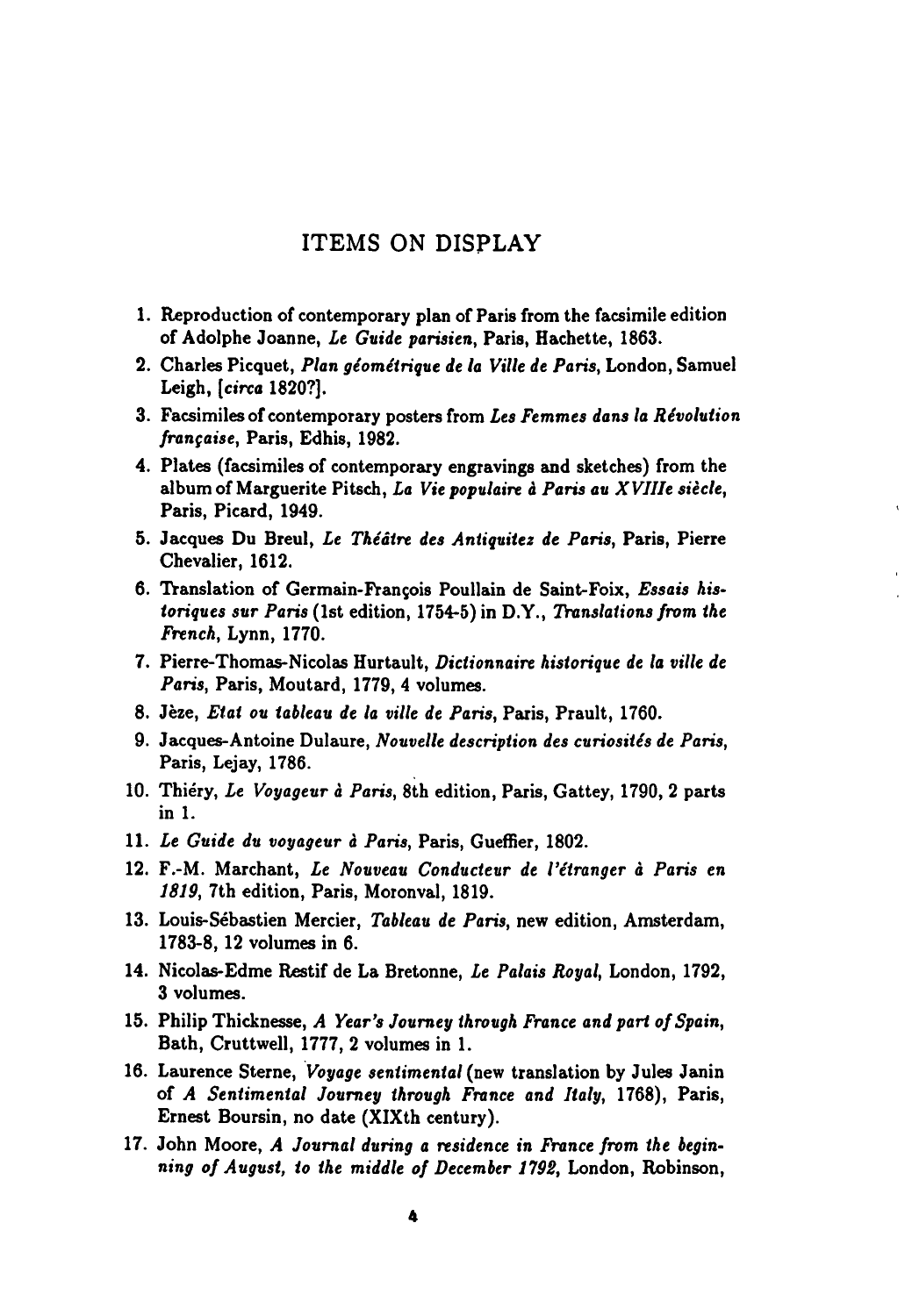1793, 1 volume only.

- 18. J.G. Lemaistre, A Rough Sketch of Modern Paris; or, Letters, on Society, Manners, Public Curiosities, and Amusements, in that Capital, written during the last two months of 1801 and the first five of 1802, London, J. Johnson, 1803.
- 19. Paris à travers les âges. Aspects successifs des monuments et quartiers historiques de Paris depuis le XIHe siecle jusqu'a nos jours (illustra tions by T.J.H. Hoffbauer, text by E. Fournier, P. Lacroix, A. de Montaiglon and others), Paris, Firmin-Didot, 1875-1882, 2 volumes.
- 20. Du Sommerard, Notices sur l'Hôtel de Cluny et le Palais des Thermes, Paris, Ducollet, 1834.
- 21. Journées illustrées de la Révolution de 1848, Paris, aux Bureaux de 'Illustration, [1848] (extra-illustrated copy).
- 22. La Grande Colère du Père Duchéne, [1871].
- 23. Du Bois de Saint Gelais, Description des tableaux du Palais Royal, Paris, d'Houry, 1727.
- 24. Almanach royal, année MDCC.LXXVIII, Paris, Le Breton.
- 25. Alphonse Ducongé Dubreuil, La Pucelle de Paris, London  $[=$  Paris], 1776.
- 26. Charles Théveneau de Morande, Le Gazetier cuirassé, "Imprimé à cent lieues de la Bastille, à l'enseigne de la Liberté", 1785.
- 27. Pierre Jean-Baptiste Nougaret, Les Astuces de Paris, London/Paris, Cailleau, 1775.
- 28. Pierre Jean-Baptiste Nougaret, Les Sotlises et les folies parisiennes, aventures diverses, etc., avec quelques pieces curieuses ei fort rares, London/Paris, Vve Duchesne, 1781.
- 29. L. Prudhomme, Miroir historique, politique et critique de I'ancien et du nouveau Paris, Paris, Prudhomme, 1807, 6 volumes in 4.
- 30. Galignani's Travellers' Guide through France, Paris, Galignani, 1825.
- 31. Pierre Jean-Baptiste Chaussard, Le Nouveau Diable boiteux, tableau philosophique et moral de Paris, Paris, F. Buisson, an VII, 2 volumes.
- 32. L. Alhoy, Promenades poetiques dans les hospices et hopitaux de Paris, Paris, Trouvé, 1826.
- 33. Traité de Paix entre le Roi et les puissances alliées, conclu à Paris le SO mai 1814, Paris, Imprimerie royale, 1814.

 $\sim$   $\sim$ 

 $\ddot{\phantom{0}}$